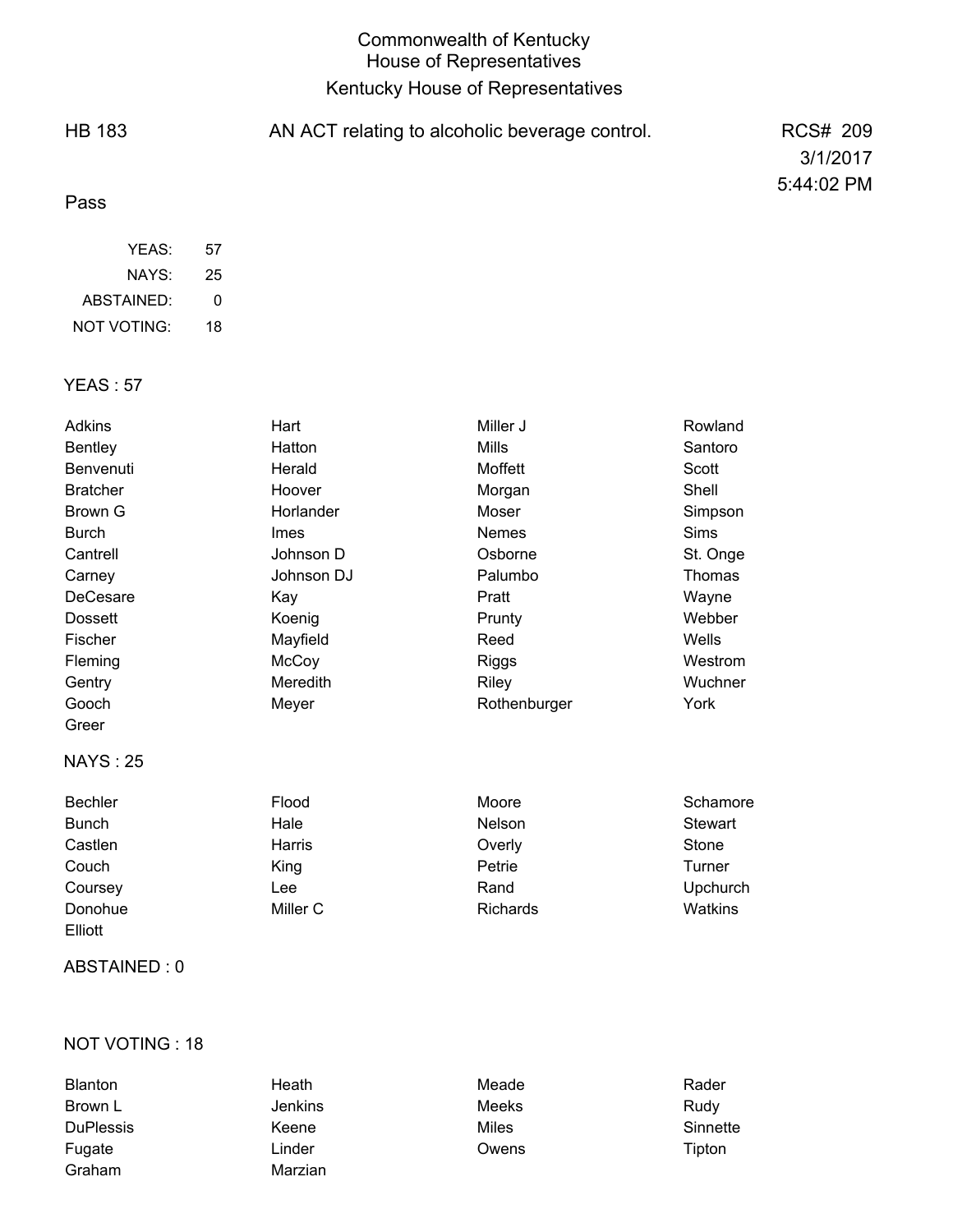|                        |                     |                                          | <b>Commonwealth of KY Senate</b>                        |     |               |             |         |
|------------------------|---------------------|------------------------------------------|---------------------------------------------------------|-----|---------------|-------------|---------|
|                        |                     |                                          | 2017 Regular Session<br>Wednesday, March 08, 2017       |     |               | YEA         | 30      |
|                        | <b>Bill: HB 183</b> |                                          |                                                         |     |               | <b>NAY</b>  | 6       |
|                        |                     | Motion to:   PASS HB 183 W/ SCS 1, SFA 2 |                                                         |     |               | <b>PASS</b> | 0       |
|                        |                     |                                          | Title:   AN ACT relating to alcoholic beverage control. |     |               |             |         |
|                        |                     |                                          |                                                         |     |               |             |         |
|                        |                     | YNP                                      |                                                         | YNP |               |             | YNP     |
| <b>*Alvarado</b>       |                     |                                          | *Hornback                                               |     | *Schroder     |             |         |
| *Bowen                 |                     |                                          | *Humphries                                              |     | *Seum         |             |         |
| *Buford                |                     |                                          | Jones                                                   |     | *Smith        |             |         |
| *Carpenter             |                     |                                          | *Kerr                                                   |     | *Stivers      |             |         |
| <b>*Carroll, Danny</b> |                     |                                          | <b>*McDaniel</b>                                        |     | *Thayer       |             |         |
| <b>Carroll, Julian</b> |                     |                                          | <b>McGarvey</b>                                         |     | <b>Thomas</b> |             |         |
| <b>Clark</b>           |                     |                                          | *Meredith                                               |     | <b>Turner</b> |             |         |
| *Embry                 |                     |                                          | <b>Neal</b>                                             |     | Webb          |             |         |
| *Girdler               |                     |                                          | <b>Parrett</b>                                          |     | *West         |             |         |
| *Givens                |                     |                                          | <b>*Raque Adams</b>                                     |     | *Westerfield  |             |         |
| <b>Harper Angel</b>    |                     |                                          | <b>Ridley</b>                                           |     | *Wilson       |             |         |
| <b>*Harris</b>         |                     |                                          | *Robinson                                               |     | *Wise         |             |         |
| *Higdon                |                     |                                          | *Schickel                                               |     |               |             | 5:37 PM |